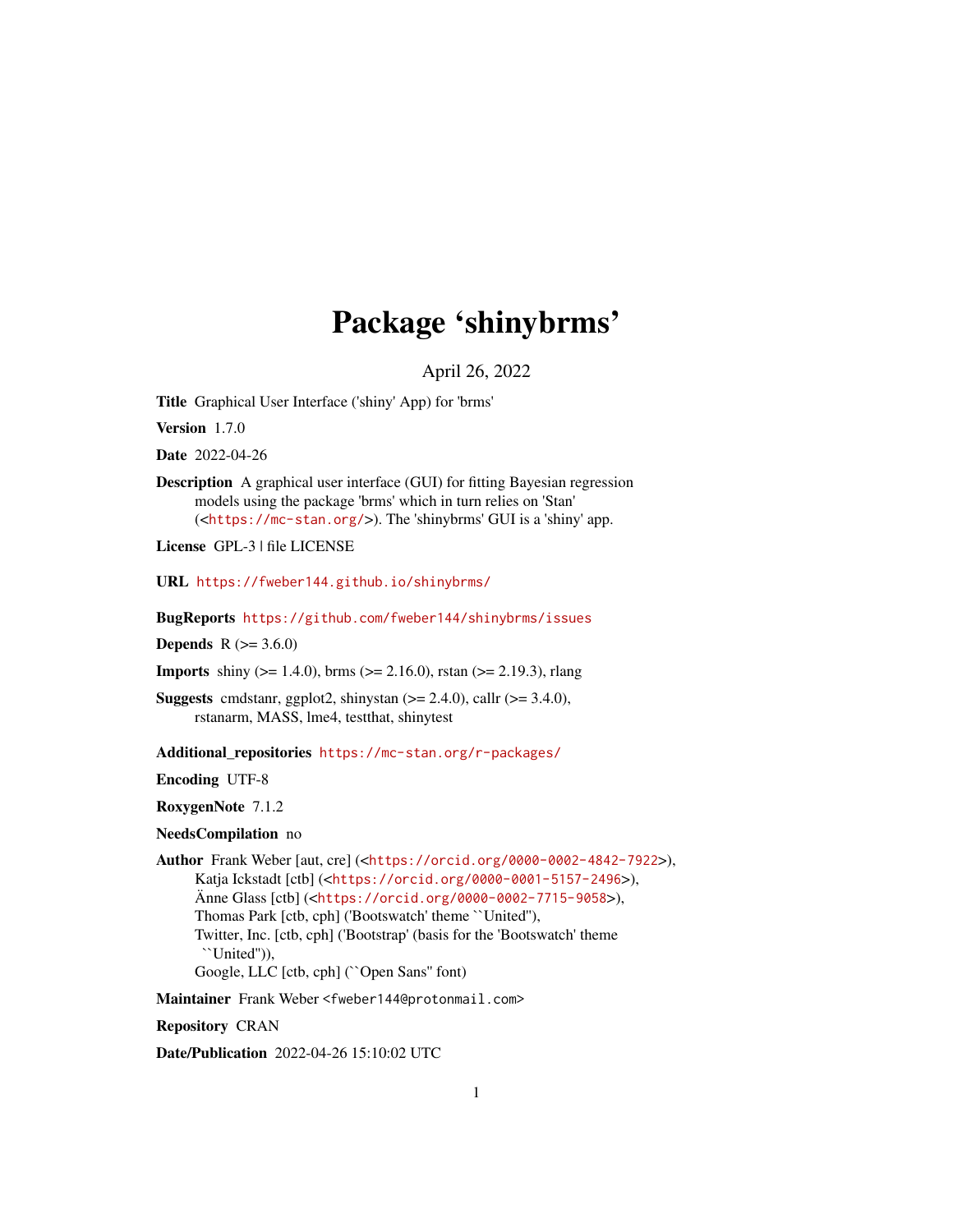### <span id="page-1-0"></span>R topics documented:

```
launch_shinybrms . . . . . . . . . . . . . . . . . . . . . . . . . . . . . . . . . . . . . . 2
```
#### **Index** [4](#page-3-0)

launch\_shinybrms *Launch the shinybrms app*

#### **Description**

This function launches the shinybrms app.

#### Usage

```
launch_shinybrms(...)
```
#### Arguments

... Arguments passed to [shiny::runApp\(\)](#page-0-0). For example, in order to force the shinybrms app to launch in the system's default web browser (even if using RStudio), set argument launch.browser to TRUE.

#### Value

TRUE (invisible).

#### Note

The following global options are introduced by shinybrms:

- shinybrms.allow\_upd: Mainly for internal testing purposes. A single logical value indicating whether updating a previous model fit using brms:::update.brmsfit() is allowed. Defaults to TRUE.
- shinybrms.prog\_browser: The value for the global option browser to be used for opening the [Stan](https://mc-stan.org/) progress file (an HTML file). Defaults to option browser (see [base::options\(\)](#page-0-0)). Note that RStudio's default for option browser cannot be used for the Stan progress file. Therefore, shinybrms automatically redefines RStudio's default for option browser to fix this issue.
- shinybrms.shinystan\_browser: The value for the global option browser to be used for opening the shinystan app. Defaults to option browser (see [base::options\(\)](#page-0-0)). Note that RStudio's default for option browser cannot be used for opening the **shinystan** app from within shinybrms. Therefore, shinybrms automatically redefines RStudio's default for option browser to fix this issue.

External global options used by shinybrms are:

• shiny.maxRequestSize (see [shiny::shinyOptions\(\)](#page-0-0)): If not specified by the user, then shinybrms uses a value of  $50 \times 1024$ <sup>2</sup> (corresponding to 50 MB).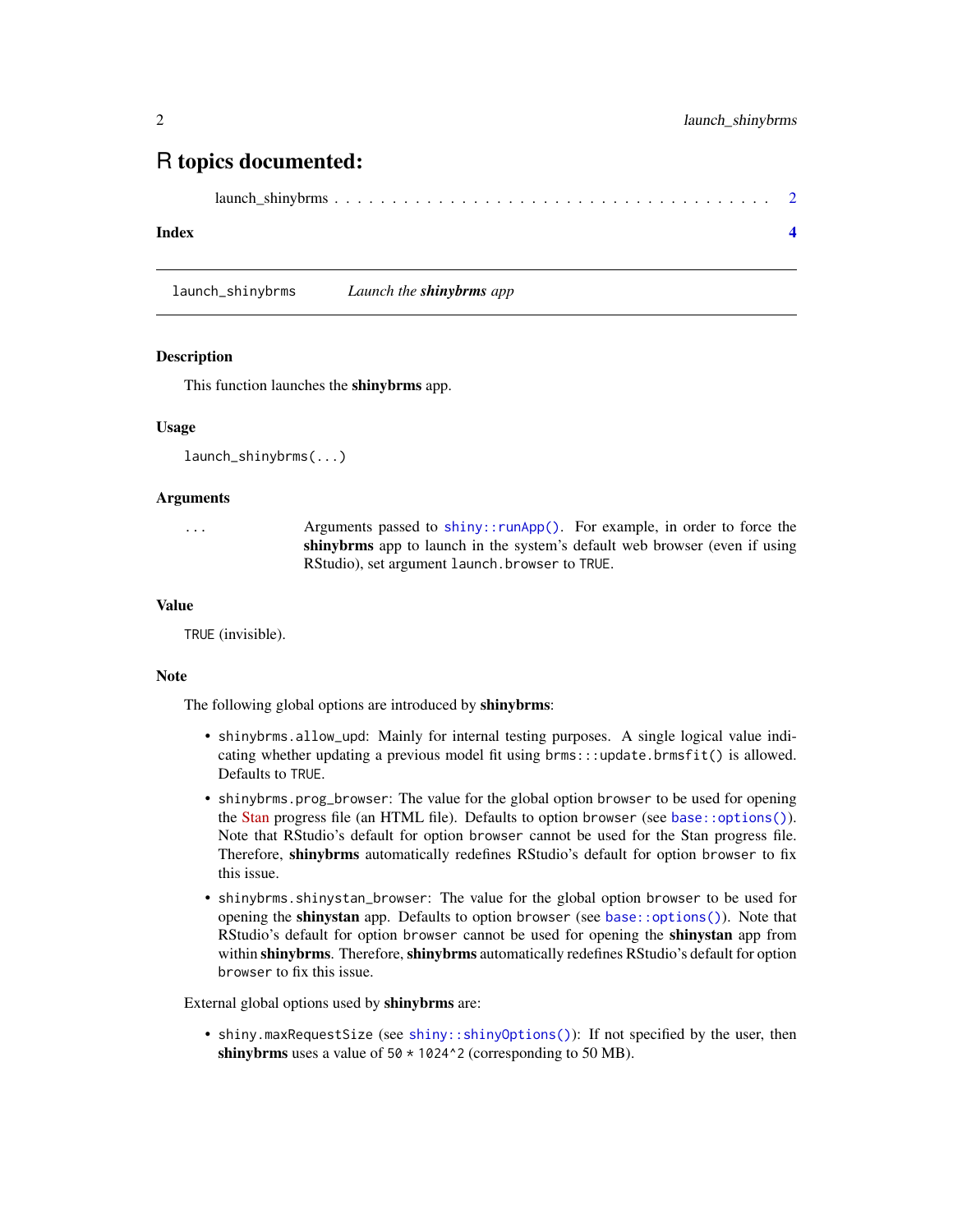#### <span id="page-2-0"></span>launch\_shinybrms 3

- warn (see [base::options\(\)](#page-0-0)): Set and reset internally (necessary for catching some warning messages).
- browser (see [base::options\(\)](#page-0-0)): Set and reset internally (see above).
- mc.cores (see [base::options\(\)](#page-0-0)): If option mc.cores is set, then the advanced option "Cores" (in the **shinybrms** app) defaults to the value of this option. If option mc. cores is not set, then the advanced option "Cores" defaults to the value returned by parallel: : detectCores().
- brms.backend (see [brms::brm\(\)](#page-0-0)): If option brms.backend is set, then the advanced option "Backend" (in the **shinybrms** app) defaults to the value of this option. If option brms. backend is not set, then the advanced option "Backend" defaults to "rstan".

Note that shinystan's global option shinystan.rstudio (see [shinystan::launch\\_shinystan\(\)](#page-0-0)) may not be used here as **shinystan** is called from an external R process where RStudio's browsers are not available.

#### Examples

```
if (interactive()) {
 launch_shinybrms(launch.browser = TRUE)
}
```